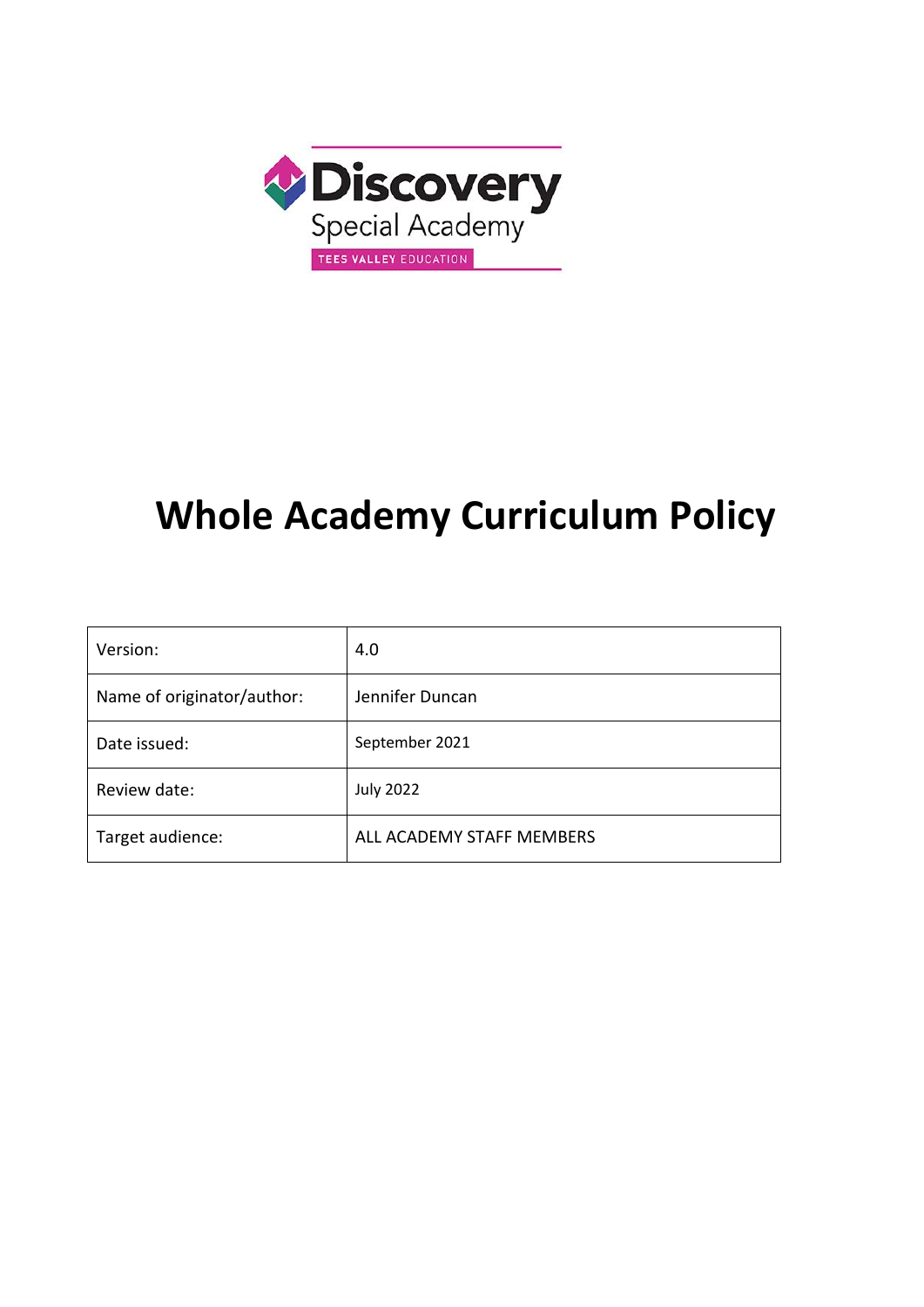#### **Introduction**

At Tees Valley Education Trust, all curriculum policies are developed in close communication with academy and trust stakeholders and support the overall trust policies. All policies are shared between academies to ensure cohesion and continuity while allowing each individual academy to personalise these in order to best support the unique learning journey of their pupils.

The following policy has been written to support the ethos, vision and values of both Discovery Special Academy and Tees Valley Education Trust. As a special academy, the policy reflects the unique character of the academy and needs of the pupils while continuing to uphold the overall identity of the Trust.

At Discovery Special Academy, the curriculum is ambitious and designed to give all pupils, particularly disadvantaged pupils and including pupils with SEND, the knowledge and cultural capital they need to succeed in life. The curriculum plan is founded in the belief that pupils with severe and complex SEND are as able as other pupils to access learning if it is presented at the right stage and through the right medium. Therefore, the core academic curriculum is based on the early years foundation stage (EYFS) for pupils joining in nursery and Curriculum 2014 (revised national curriculum) for primary stage pupils. These frameworks, along with P levels, set out the nationally recognised learning and development stages for all pupils in EYFS and key stages 1 and 2. This curriculum framework is understood by external stakeholders and therefore offers both a recognisable and applicable programme of study as well as supporting the universal language of education.

Programmes of study from both Development Matters and the National Curriculum are differentiated to best meet the needs of learners utilising P levels and MAPP for those pupils who are working below the levels of the national curriculum in KS1 and KS2. Development Matters begins at 0 years and therefore all pupils joining the academy in EYFS are able to access this. The EYFS curriculum follows the principles of play based, experiential and exploratory learning. Activities in each area are informed by baseline and continuous assessment of need and purposefully designed to teach the foundation skills needed to progress.

In KS1 and KS2, the vast majority of pupils are taught through either an informal or semi-formal curriculum. An informal curriculum supports those pupils who have significant sensory needs and who require an ongoing sensory based pedagogical approach. They are likely to have specific needs in the areas of communication and interaction with a potential diagnosis of ASD. These pupils require a less structured environment incorporating movement and access to a range of spaces. They benefit from 1:1 and very small group activities rather than whole class learning. Within this informal grouping, pupils will have 1:1 teaching to develop skills in specific subjects.

A semi-formal curriculum incorporates an early year's approach to the environment with the opportunity for some subject-specific learning in small groups or through 1:1 teaching activity. The timetable in these classrooms is more subject specific but will not mirror a traditional mainstream lesson approach. Pupils may engage in brief whole class activities but also have access to area provision designed to develop key social, emotional and communication skills as well as independence. It may be that there are some pupils who are developmentally ready for a more formal approach to teaching in some subjects as they reach the upper end of KS2. Therefore, the curriculum overview at the academy incorporates the opportunity for a more formal approach, this is called semi-formal plus at TVEd. This may be delivered to a whole class group if appropriate or a discrete teaching group taken from across upper KS2 classes for specific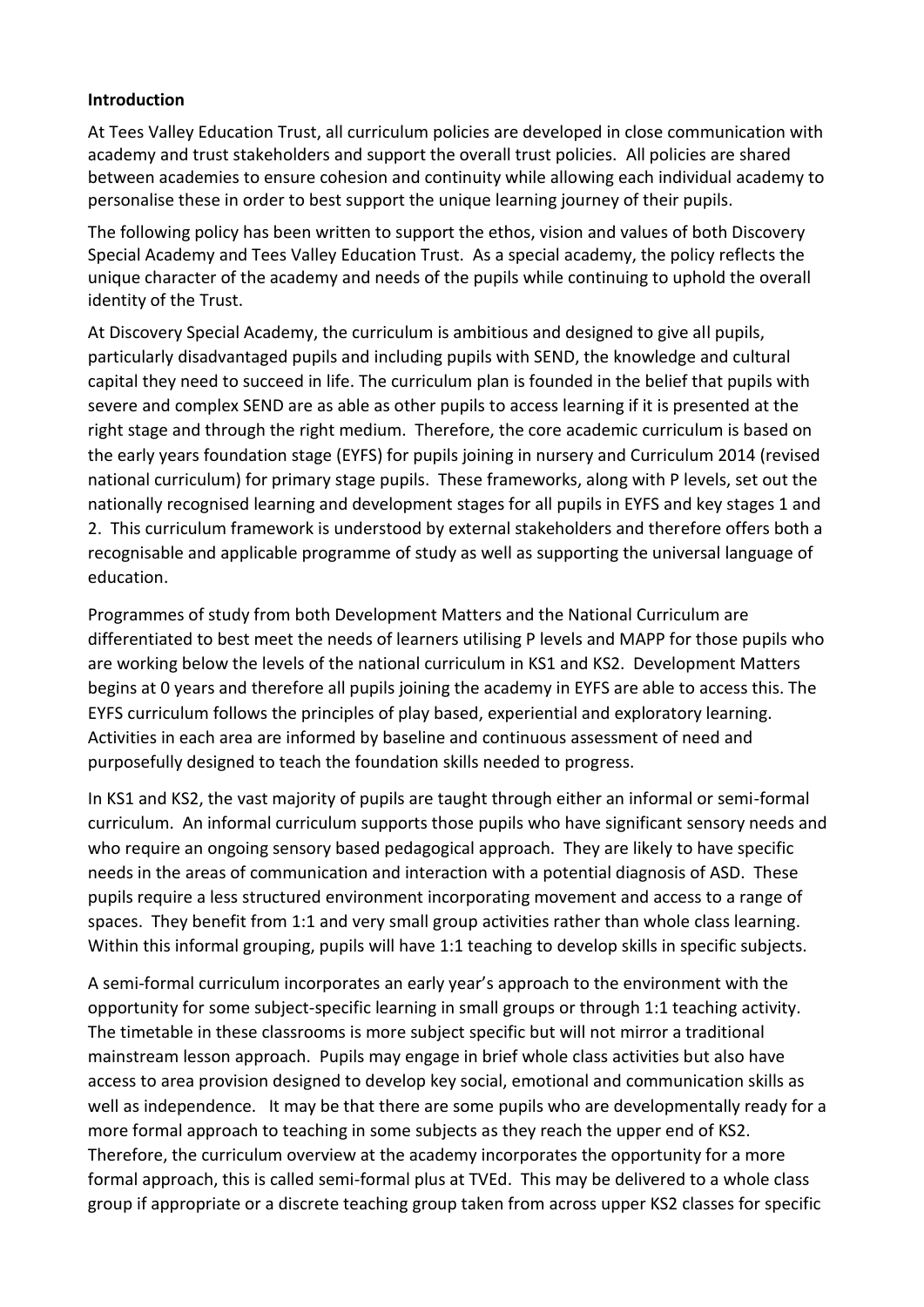subjects. Planning of the semi-formal plus curriculum will be undertaken by teachers but may be delivered by the teacher or level 3 teaching assistants to small groups.

Throughout KS1 and 2, learning continues to be delivered through a multi-sensory, experiential pedagogy focussed on repetition and over-learning of key skills, key facts and subject knowledge. Staff scaffold concrete experiences to underpin learning of new concepts presented in different contexts and to aid generalisation. Engagement, motivation and thinking skills are at the heart of the primary phase curriculum. As the pupil progresses, learning becomes increasingly abstract and will allow the pupil to apply learning to a range of contexts and subjects. Scaffolding at all stages is carefully planned to support the pupil to become more independent and maximise potential.

Thus, at Discovery Special Academy, pupils' access a personalised curriculum; this means that once pupils are identified as ready, they will transition onto the National Curriculum with planned learning reflecting their developmental stage but embodying age appropriate content. Consequently, pupils will use programmes of study from earlier key stages.

There are some pupils whereby it is stated within their personalised plan that the full range of NC subjects will not be followed due to modified timetables and the necessity to address personal priority needs. These pupils will have learning intentions taken from a range of sources including, but not limited to, MAPP learning intentions, speech and language programmes, Autism Education Trust Framework and sensory integration programmes. Decisions made about the curriculum content for individuals at each key stage are continually reviewed and revised through assessment of skills using MAPP, PIVATS and Development Matters (see Assessment Recording and Reporting policy for more detail). Alterations are monitored and adjusted to ensure each individual has an appropriate and productive learning experience.

While emphasis is placed on the progression of all pupils and their academic achievement, this is realised through a holistic approach delivered through the following three areas of development:

- academic curriculum;
- therapeutic input and offer; and
- social and emotional curriculum

While these three areas are discretely referenced at the academy for the purposes of assessment, planning and development of strategic documents, each area is interlinked. Successful provision depends on the symbiotic and mindful use of the three together, woven into the overall curriculum offer.

Hence, the curriculum at the Discovery Special Academy is ambitious and focused on the development of the individual pupil encapsulating the academic, therapeutic and social emotional support they need to make progress across the curriculum and to prepare them for adulthood. It will also support the physical development of children using movement programmes and drawing on the principles of sensory integration therapy. Staff and therapists work together in assessing need to develop the most appropriate curriculum and targets for pupils so that the holistic need of the child is woven into the fabric of daily practice and pedagogy. This transdisciplinary approach, which is underpinned by collaboration from different professionals, is essential to the holistic ethos of the academy.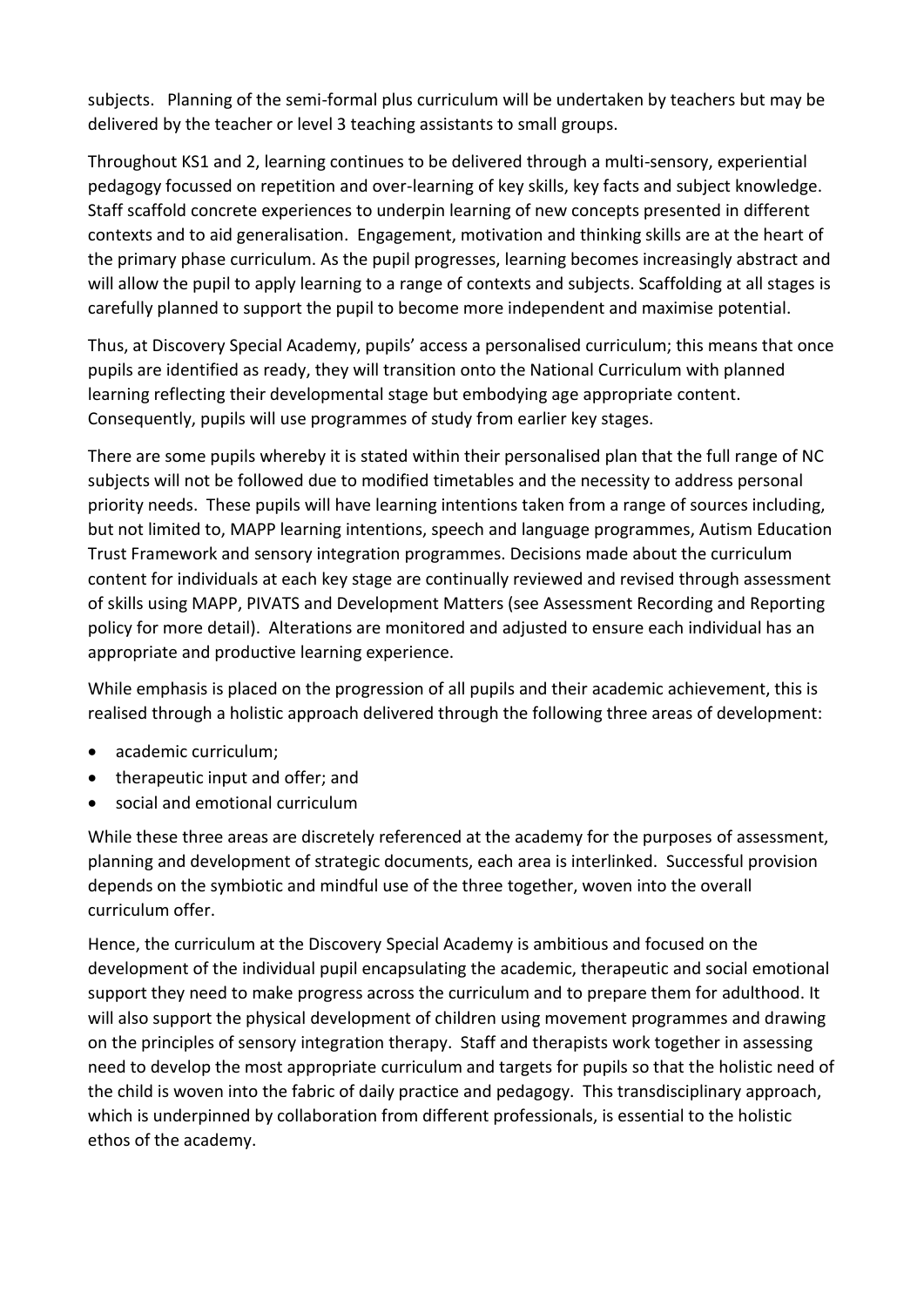## **Aims**

The overall aims of Discovery Special Academy are to motivate, educate, innovate and celebrate the development of each individual. We aim to:

- provide a broad and balanced curriculum;
- provide a safe, caring and stimulating learning environment, with a variety of educational experiences, that increases the range of pupils' educational achievements and cultural capital and prepares them for adulthood;
- provide a personalised approach to learning that caters for all needs and learning styles;
- ensure a cross curricular and flexible approach to curriculum planning underpinned by developmental and sensory curriculum foundations;
- develop a learning journey based on personal outcomes and intentions drawn from a range of sources and expertise to ensure progression for each pupil according to their needs;
- use of a wide range of academic and therapeutic areas both inside and outside and a range of state of the art resources that support learning and emotional wellbeing; and
- promote equal opportunities and provide access to all areas of the curriculum.

## **Objectives**

- To promote pupils' academic, therapeutic and emotional wellbeing using sensory spaces, alternative therapies such as massage and sensory integration therapy, and a variety of communication aids including Makaton, Intensive Interaction and PECS.
- To promote social language and independent skills throughout the day including mealtimes.
- To develop self-esteem, resilience and confidence in learning.
- To promote cultural capital, life-skills and knowledge.
- To develop independence.
- To develop an atmosphere for learning and promote learning behaviour.
- To develop and encourage links with parents and the community to enhance curriculum opportunities.
- To provide opportunities for pupils to make choices and decisions.
- To give pupils the opportunity to plan and to use their own initiative.

## **Roles and responsibilities**

The Deputy Head Teacher has the following responsibilities:

- To lead the review of the academy curriculum.
- To ensure that the activities planned resources used are relevant and appropriate to the needs of the children.
- To lead on the evaluation of the curriculum policy and programmes of study.
- To ensure that staff have the necessary skills, confidence, knowledge, and resources in order to deliver an effective curriculum.
- To ensure that the three areas of academic, therapeutic and social/emotional learning are incorporated into the everyday curriculum offer.

Trustees have the following responsibilities: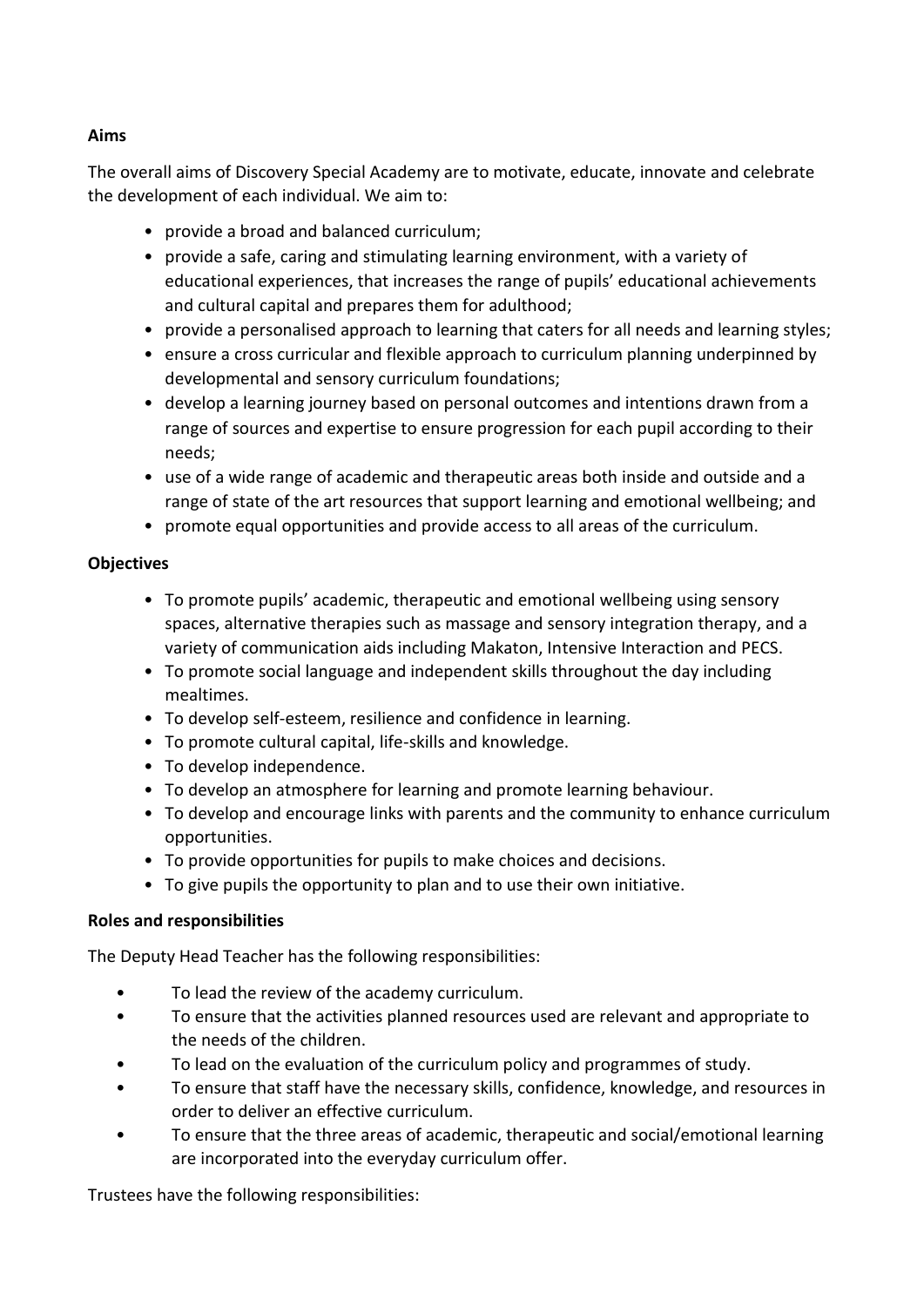- To ensure that an up-to-date curriculum policy is in place and is made available to parents and for inspection;
- To ensure that the curriculum is in line with the non statutory guidance in Development Matters and National Curriculum 2014;
- To ensure that the curriculum policy and programme reflect a whole academy approach particularly in relation to consultation.

Teachers have the following responsibilities:

- To produce appropriate programmes of work that take into account the wide range of abilities and individual needs of the pupils.
- To prepare differentiated lesson plans and materials.
- To have high expectations of all pupils.
- To evaluate their curriculum and weekly plans making revisions as appropriate.
- To understand the academic, therapeutic and social/emotional needs of pupils.
- To ensure the three areas of academic, therapeutic and social/emotional learning are incorporated into the everyday curriculum offer.
- To ensure that they, or anyone working in their classroom to deliver/support the curriculum, are doing so in line with the academy curriculum and assessment, recording and reporting policy, and other relevant academy and trust policies.
- To contribute to the evaluation of the curriculum.
- To assess pupils' progress against the agreed learning outcomes.
- To communicate with parents when appropriate/necessary.

#### **Curriculum provision and delivery**

Curriculum provision at Discovery is dependent on the needs of the child. Our philosophy is that pupils with SLD can make great progress and that they can take control of their own learning when provision is tailored to suit need and ability. We have high expectations of every child academically, physically and therapeutically. Therefore, we do not prescribe to one specific delivery approach or pedagogy as what works for one child may not work for another. This means that we draw on a variety of pedagogies, including traditional teaching methods for those pupils who are able to access subject specific learning. This allows a holistic approach centred on personalised learning with developmental learning intentions drawn from a variety of sources including (but not limited to) Development Matters, the National Curriculum Frameworks, Treetops Occupational Therapy programmes and Speech and Language interventions. In order to demonstrate learning has been sequenced and knowledge is secure, teachers planning will indicate whether a personalised learning intention is new, being consolidated, generalised or applied and there has been an opportunity for spaced learning and retrieval.

In addition, the nature of complex and co-existing difficulties for pupils with SLD requires a learning pathway that recognises the pupil's unique, often a-typical and changing profiles. Therefore, we recognise that our pupils may not follow a developmentally typical trajectory and the curriculum framework attached to this policy allows for both typical and atypical development and approaches. Within the framework, subjects are mapped out into which teachers will plan learning and development intentions drawn from relevant sources in a stage appropriate manner. Thus, whilst working in a phase group with shared long-term planning, experiences and social opportunities, personalised pathways are developed. These pathways are not static, but are regularly reviewed by all those involved in the academic, therapeutic and social emotional provision for the child. The curriculum, therefore, offers themes and suggested teaching within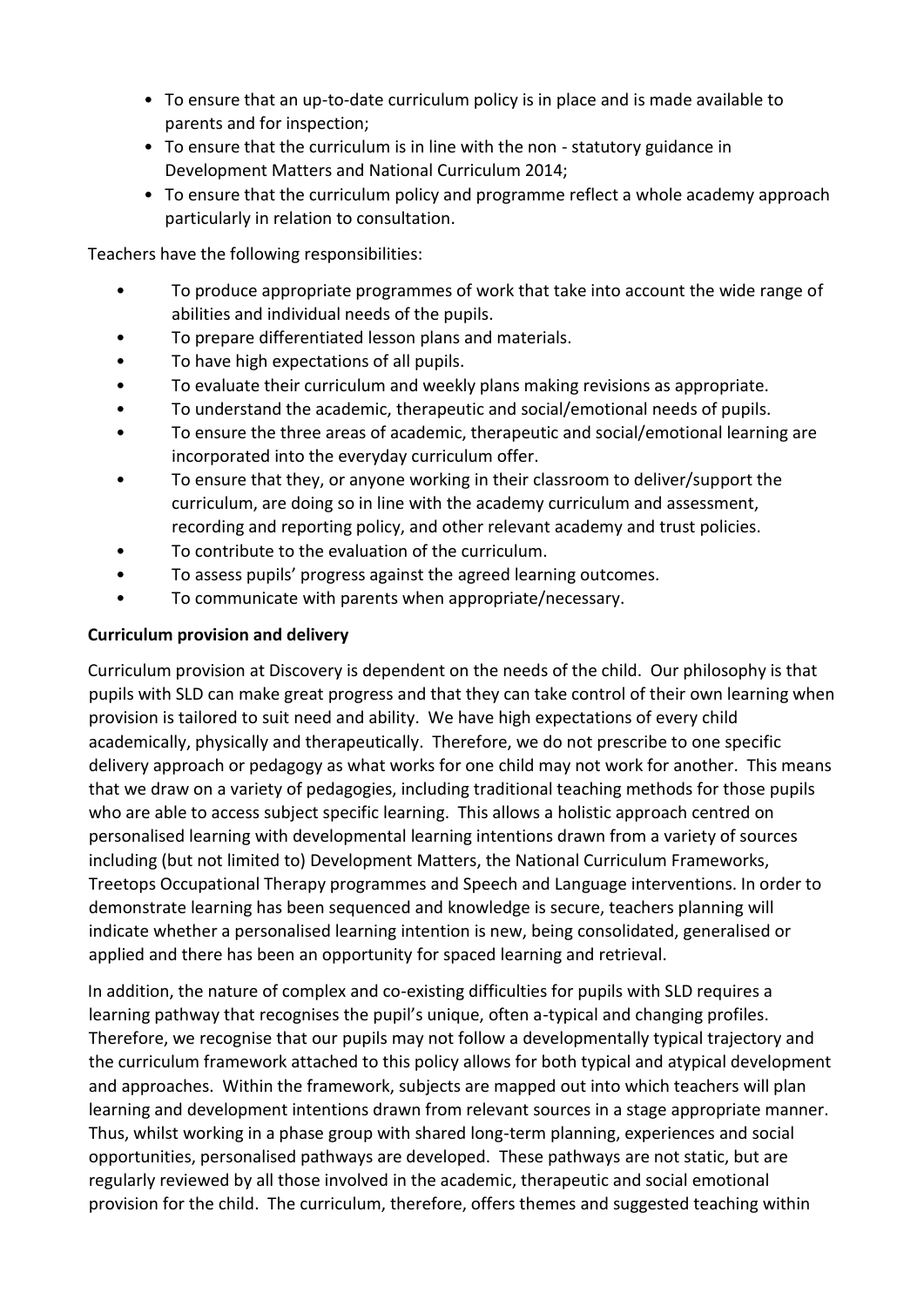the themes, rather than prescribing direct instruction about what intentions to teach when. The planning and implementation of pupils' pathways within these themes is managed by skilled and specialist teachers, supported by a range of teaching assistants which ensures the curriculum is delivered in ways that respond to children's needs and interests and evolves to acknowledge the community, society and world in which we live.

Within the Discovery curriculum there is a deliberate use of repetition, over learning, planned transfer of skills and knowledge as well as the teaching of generalisation. This supports children to build up knowledge and skills over time so that by the time they leave to begin their secondary education journey, they know more, can do more and remember more.

In this way, the curriculum is designed around the child rather than trying to fit the pupil into a given curriculum. This means that the pedagogical approach chosen at any given time in the pupil's educational journey is entirely fit for purpose.

## **Assessment**

For a detailed understanding of the assessment, recording and reporting arrangements for the academy please see the relevant policy. Assessments take place at the end of each term with focused pupil progress meetings and updates completed (See ARR policy for a full assessment timetable). A baseline assessment will be completed by the end of the pupil's first four weeks at the academy. This will determine the best assessment and curriculum route moving forward for each individual pupil.

#### **Enrichment**

The curriculum is enriched in various forms; these include enrichment activities that are organised by subject leaders to enhance their curriculum. Evidence for these activities can be found within our academy website, newsletters and portfolios such as Spiritual Moral Social and Cultural.

## **Additional Enrichment activities**

- Charity days
- Residential visits
- Business & Enterprise themed weeks (upper KS2)
- Out of hours learning (After academy clubs, holiday clubs, sports events, etc)
- Community projects/festivals
- Cultural Visits e.g. theatre trips
- Competitive sports events

## **Monitoring and Evaluation**

In order to ensure continuity and progression, it is necessary to monitor the teaching of the curriculum across the academy. This should be done through liaison with staff to be able to observe lessons, through INSET sessions, monitoring planning and coverage and carrying out pupil interviews.

The result of any monitoring should be discussed with the Headteacher/Senior Leadership Team (SLT) and any actions resulting from this should be acted upon within a given time frame.

#### **Staff Development:**